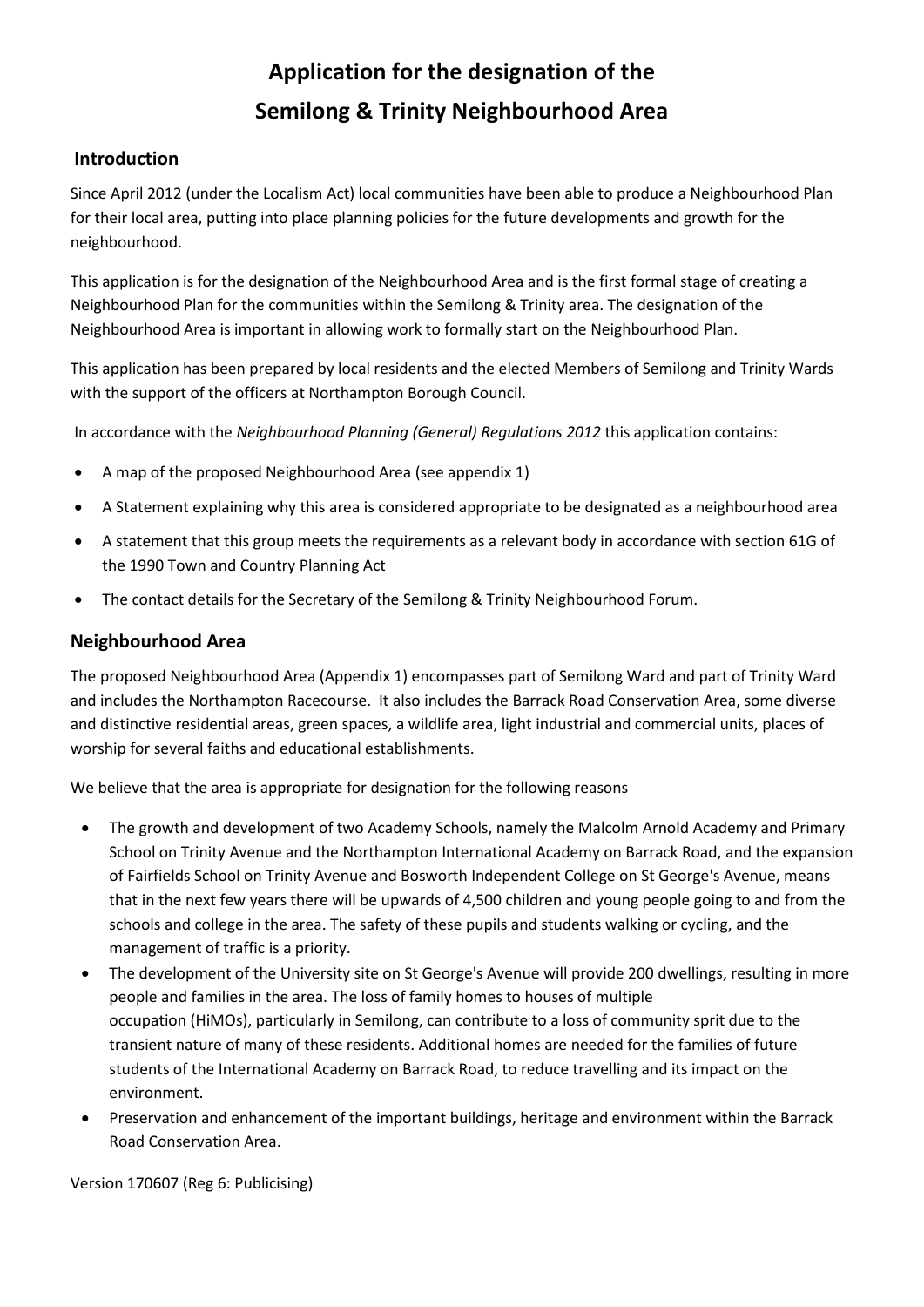• The protection of the green spaces and the St George's Wildlife Conservation Area.

With the prospect of several factors affecting the neighbourhood in the next few years the formation of a Neighbourhood Plan was seen as a way for local residents to have a say in how these developments and changes would be managed, for the benefit of current and future citizens.

#### **The Neighbourhood Forum**

The proposed Neighbourhood Area does not contain any land covered by a parish council and therefore a Neighbourhood Forum will need to be designated. The Localism Act allows for groups capable of becoming a Neighbourhood Forum to make this application. We believe that the Semilong & Trinity Neighbourhood Area forms a suitable basis for setting up a Neighbourhood Forum to take forward the development of a Neighbourhood Plan. The forum is comprised of no less than 21 members drawn from all Community Partnership members (which includes local residents and businesses), both elected NBC Members and Advisory Group co-optees. The Forum has a written constitution and believes that the group meets the requirements as a relevant body in accordance with section 61G of the 1990 Town and Country Planning Act.

The contact for this application is:

Debby De Haes (Secretary) Semilong Trinity Neighbourhood Forum

C/o Bosworth Independent College Nazareth House, Barrack Rd, Northampton NN2 6AF

01604 715466

[deborah@dehaes.org](mailto:deborah@dehaes.org)